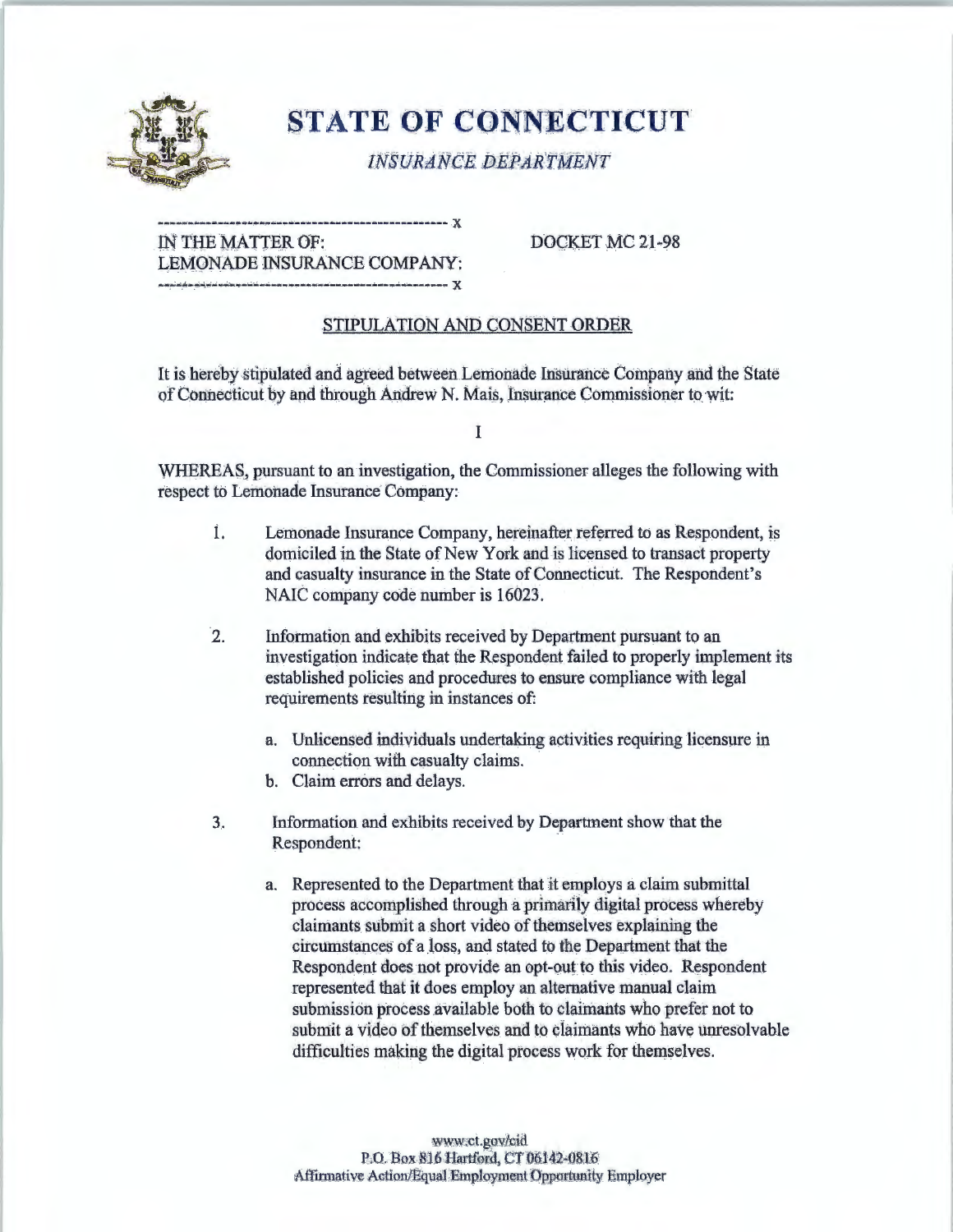- b. Did not, in its Privacy Pledge posted on its website available to Connecticut residents, clearly delineate its policies and procedures regarding collection and use of"Images, audio and video recordings."
- 4. The conduct as described above violates Sections 38a-792 and 38a-816 of the Connecticut General Statutes and constitutes cause for the imposition of a fine or other administrative penalty under Sections 38a-2, 38a-41 38a-774 and 38a-817 of the Connecticut General Statutes for the suspension or revocation of insurance licenses and/or for the imposition of fines.

## II

WHEREAS, Respondent admits to the allegations contained in paragraphs two and three of Article I of this Stipulation and Consent Order; and

WHEREAS, Respondent agrees to:

- 1. review its casualty claims practices and procedures, with respect to those areas of concern described in paragraph two of Article I of this Stipulation and Consent Order, so that those areas of concern are compliant with Connecticut Statutes, and within (90) days of the date of this document to provide the Insurance Commissioner with a full report of findings and a summary of actions taken and planned to comply; and
- 2. provide a meaningful opportunity for a claimant to submit a claim without recording a video of themselves; and
- 3. revise its Privacy Pledge to clarify its policies and practices with respect to the matter described in paragraph three (b) of Article I of this Stipulation and Consent Order; and

WHEREAS, Respondent agrees to pay a fine in the amount of \$210,000 with respect to the matters alleged in paragraph four of Article I of this Stipulation and Consent Order; and

WHEREAS, the Respondent, being desirous of terminating this administrative proceeding without the necessity of a formal proceeding or litigation, does consent to the making of this Consent Order and voluntarily waives:

- 1. any right to a hearing; and
- 2. any requirement that the Insurance Commissioner's decision contain a statement of findings of fact and conclusions of law; and
- 3. any and all rights to object to or challenge before the Insurance Commissioner or in any judicial proceeding any aspect, provision or requirement of this Stipulation.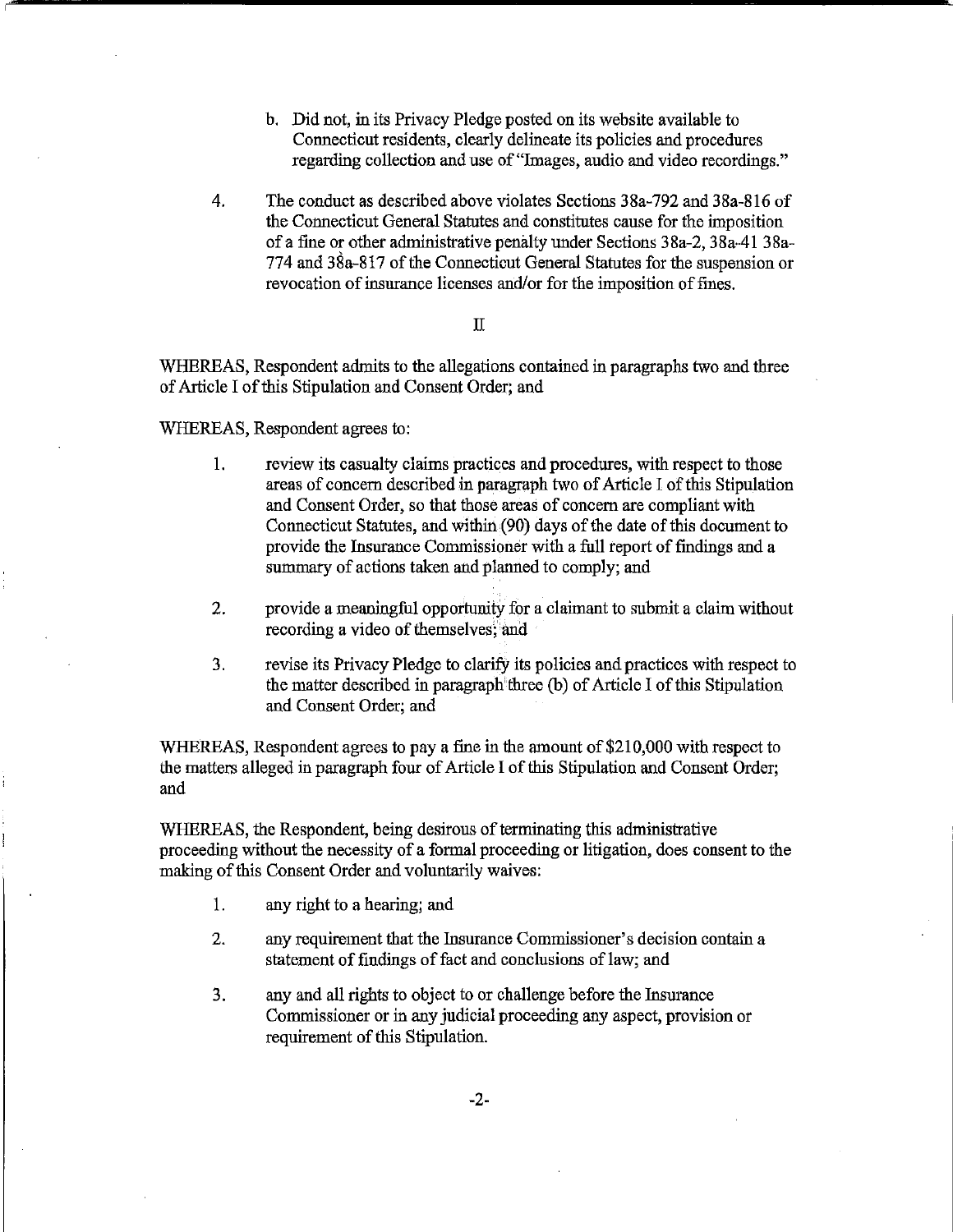NOW THEREFORE, upon the consent of the parties, it is hereby ordered and adjudged:

- 1. That the Insurance Commissioner has jurisdiction of the subject matter of this administrative proceeding.
- 2. That Respondent is fined the sum of Two Hundred Ten Thousand Dollars (\$210,000) for the violations herein above described.

LEMONADE INSURANCE COMPANY

 $\sim$ 

**BY** (Representative of Insurance Company)